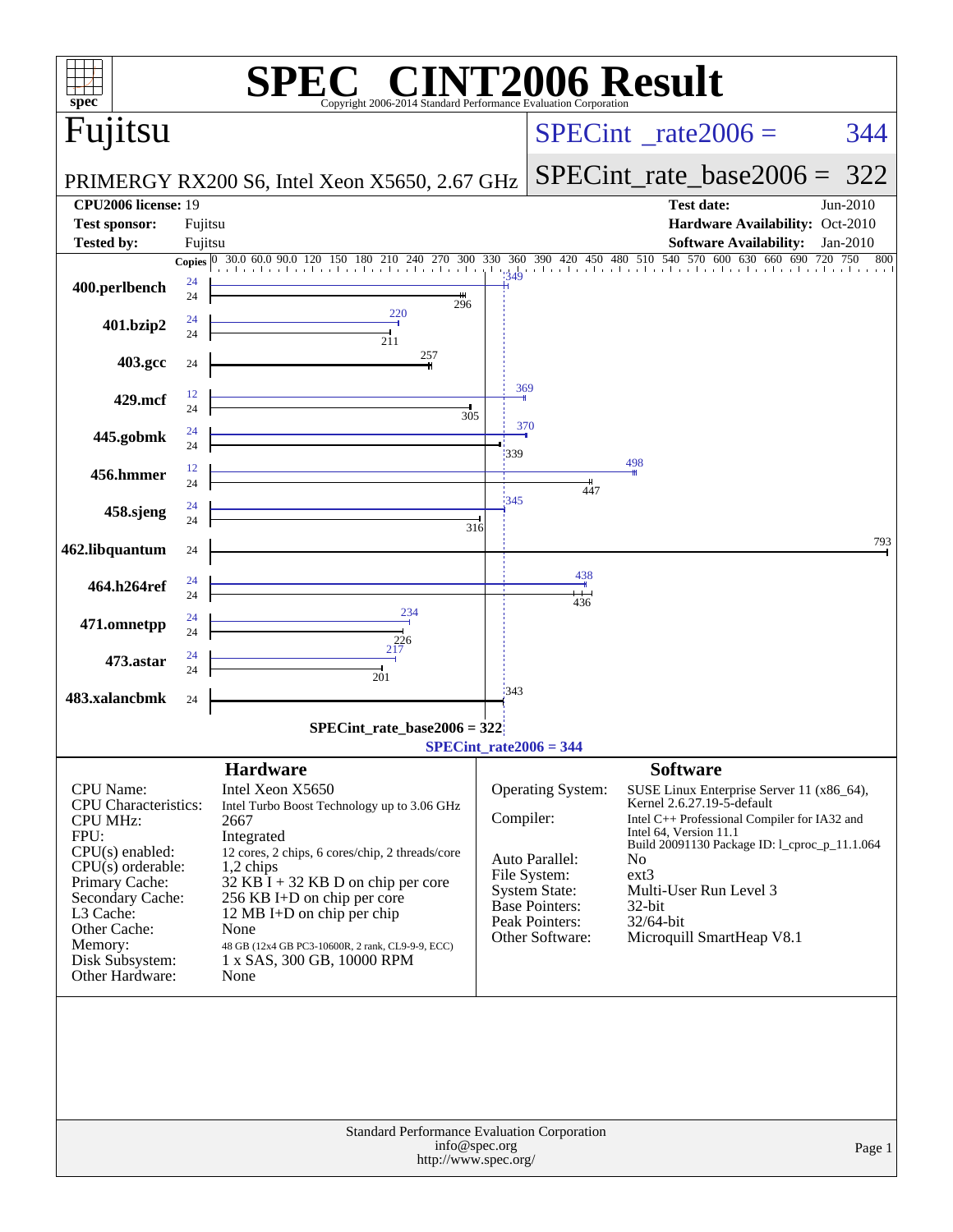

## Fujitsu

#### SPECint rate $2006 = 344$

PRIMERGY RX200 S6, Intel Xeon X5650, 2.67 GHz

[SPECint\\_rate\\_base2006 =](http://www.spec.org/auto/cpu2006/Docs/result-fields.html#SPECintratebase2006) 322

**[CPU2006 license:](http://www.spec.org/auto/cpu2006/Docs/result-fields.html#CPU2006license)** 19 **[Test date:](http://www.spec.org/auto/cpu2006/Docs/result-fields.html#Testdate)** Jun-2010

**[Test sponsor:](http://www.spec.org/auto/cpu2006/Docs/result-fields.html#Testsponsor)** Fujitsu **[Hardware Availability:](http://www.spec.org/auto/cpu2006/Docs/result-fields.html#HardwareAvailability)** Oct-2010 **[Tested by:](http://www.spec.org/auto/cpu2006/Docs/result-fields.html#Testedby)** Fujitsu **[Software Availability:](http://www.spec.org/auto/cpu2006/Docs/result-fields.html#SoftwareAvailability)** Jan-2010

#### **[Results Table](http://www.spec.org/auto/cpu2006/Docs/result-fields.html#ResultsTable)**

|                  | <b>Base</b>   |                |            |                                                                                                          |       |                |       | <b>Peak</b>   |                |              |                |              |                |              |
|------------------|---------------|----------------|------------|----------------------------------------------------------------------------------------------------------|-------|----------------|-------|---------------|----------------|--------------|----------------|--------------|----------------|--------------|
| <b>Benchmark</b> | <b>Copies</b> | <b>Seconds</b> | Ratio      | <b>Seconds</b>                                                                                           | Ratio | <b>Seconds</b> | Ratio | <b>Copies</b> | <b>Seconds</b> | <b>Ratio</b> | <b>Seconds</b> | <b>Ratio</b> | <b>Seconds</b> | <b>Ratio</b> |
| 400.perlbench    | 24            | 799            | 293        | 785                                                                                                      | 299   | 792            | 296   | 24            | 671            | 349          | 672            | 349          | 682            | 344          |
| 401.bzip2        | 24            | 1097           | 211        | 1099                                                                                                     | 211   | 1101           | 210   | 24            | 1050           | 221          | 1052           | 220          | 1051           | 220          |
| $403.\text{gcc}$ | 24            | 746            | 259        | 756                                                                                                      | 256   | 753            | 257   | 24            | 746            | 259          | 756            | 256          | 753            | 257          |
| $429$ .mcf       | 24            | 720            | 304        | 717                                                                                                      | 305   | 718            | 305   | 12            | 298            | 367          | 297            | 369          | 297            | 369          |
| 445.gobmk        | 24            | 742            | 339        | 744                                                                                                      | 338   | 741            | 340l  | 24            | 682            | 369          | 678            | 371          | 681            | 370          |
| 456.hmmer        | 24            | 504            | 445        | 501                                                                                                      | 447   | 501            | 447   | 12            | 225            | 498          | 226            | 496          | 224            | 499          |
| $458$ .sjeng     | 24            | 920            | <b>316</b> | 920                                                                                                      | 316   | 920            | 316   | 24            | 840            | 346          | 841            | 345          | 842            | 345          |
| 462.libquantum   | 24            | 627            | 793        | 627                                                                                                      | 793   | 627            | 793   | 24            | 627            | 793          | 627            | 793          | 627            | <u>793</u>   |
| 464.h264ref      | 24            | 1247           | 426        | 1187                                                                                                     | 447   | 1218           | 436   | 24            | 1212           | 438          | 1207           | 440          | 1212           | 438          |
| 471.omnetpp      | 24            | 665            | 226        | 665                                                                                                      | 226   | 666            | 225   | 24            | 642            | 234          | 642            | 234          | 642            | 234          |
| $473$ . astar    | 24            | 840            | 200        | 837                                                                                                      | 201   | 840            | 201   | 24            | 778            | 217          | 778            | 217          | 778            | 217          |
| 483.xalancbmk    | 24            | 482            | 343        | 482                                                                                                      | 344   | 482            | 343   | 24            | 482            | 343          | 482            | 344          | 482            | 343          |
|                  |               |                |            | Results appear in the order in which they were run. Bold underlined text indicates a median measurement. |       |                |       |               |                |              |                |              |                |              |

#### **[Submit Notes](http://www.spec.org/auto/cpu2006/Docs/result-fields.html#SubmitNotes)**

The config file option 'submit' was used.

#### **[Operating System Notes](http://www.spec.org/auto/cpu2006/Docs/result-fields.html#OperatingSystemNotes)**

'ulimit -s unlimited' was used to set the stacksize to unlimited prior to run

#### **[Platform Notes](http://www.spec.org/auto/cpu2006/Docs/result-fields.html#PlatformNotes)**

 BIOS configuration: Data Reuse Optimization = Disable

#### **[General Notes](http://www.spec.org/auto/cpu2006/Docs/result-fields.html#GeneralNotes)**

 Binaries were compiled on SLES 10 with Binutils 2.18.50.0.7.20080502 For information about Fujitsu please visit: <http://www.fujitsu.com>

### **[Base Compiler Invocation](http://www.spec.org/auto/cpu2006/Docs/result-fields.html#BaseCompilerInvocation)**

[C benchmarks](http://www.spec.org/auto/cpu2006/Docs/result-fields.html#Cbenchmarks): [icc -m32](http://www.spec.org/cpu2006/results/res2010q3/cpu2006-20100706-12289.flags.html#user_CCbase_intel_icc_32bit_5ff4a39e364c98233615fdd38438c6f2)

[C++ benchmarks:](http://www.spec.org/auto/cpu2006/Docs/result-fields.html#CXXbenchmarks) [icpc -m32](http://www.spec.org/cpu2006/results/res2010q3/cpu2006-20100706-12289.flags.html#user_CXXbase_intel_icpc_32bit_4e5a5ef1a53fd332b3c49e69c3330699)

> Standard Performance Evaluation Corporation [info@spec.org](mailto:info@spec.org) <http://www.spec.org/>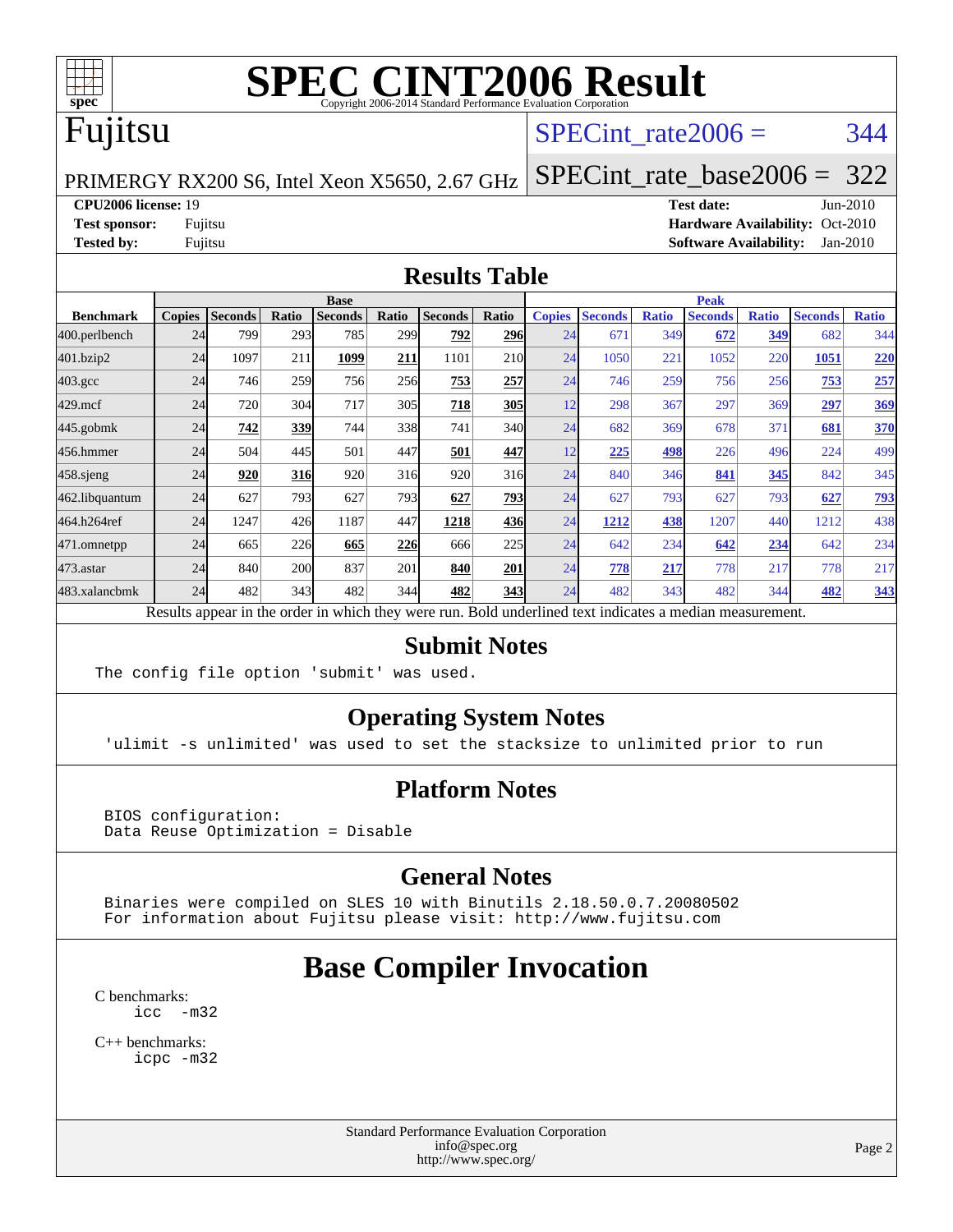

### Fujitsu

SPECint rate $2006 = 344$ 

[SPECint\\_rate\\_base2006 =](http://www.spec.org/auto/cpu2006/Docs/result-fields.html#SPECintratebase2006) 322

PRIMERGY RX200 S6, Intel Xeon X5650, 2.67 GHz

**[CPU2006 license:](http://www.spec.org/auto/cpu2006/Docs/result-fields.html#CPU2006license)** 19 **[Test date:](http://www.spec.org/auto/cpu2006/Docs/result-fields.html#Testdate)** Jun-2010 **[Test sponsor:](http://www.spec.org/auto/cpu2006/Docs/result-fields.html#Testsponsor)** Fujitsu **[Hardware Availability:](http://www.spec.org/auto/cpu2006/Docs/result-fields.html#HardwareAvailability)** Oct-2010 **[Tested by:](http://www.spec.org/auto/cpu2006/Docs/result-fields.html#Testedby)** Fujitsu **[Software Availability:](http://www.spec.org/auto/cpu2006/Docs/result-fields.html#SoftwareAvailability)** Jan-2010

#### **[Base Portability Flags](http://www.spec.org/auto/cpu2006/Docs/result-fields.html#BasePortabilityFlags)**

 400.perlbench: [-DSPEC\\_CPU\\_LINUX\\_IA32](http://www.spec.org/cpu2006/results/res2010q3/cpu2006-20100706-12289.flags.html#b400.perlbench_baseCPORTABILITY_DSPEC_CPU_LINUX_IA32) 462.libquantum: [-DSPEC\\_CPU\\_LINUX](http://www.spec.org/cpu2006/results/res2010q3/cpu2006-20100706-12289.flags.html#b462.libquantum_baseCPORTABILITY_DSPEC_CPU_LINUX) 483.xalancbmk: [-DSPEC\\_CPU\\_LINUX](http://www.spec.org/cpu2006/results/res2010q3/cpu2006-20100706-12289.flags.html#b483.xalancbmk_baseCXXPORTABILITY_DSPEC_CPU_LINUX)

**[Base Optimization Flags](http://www.spec.org/auto/cpu2006/Docs/result-fields.html#BaseOptimizationFlags)**

[C benchmarks](http://www.spec.org/auto/cpu2006/Docs/result-fields.html#Cbenchmarks):

[-xSSE4.2](http://www.spec.org/cpu2006/results/res2010q3/cpu2006-20100706-12289.flags.html#user_CCbase_f-xSSE42_f91528193cf0b216347adb8b939d4107) [-ipo](http://www.spec.org/cpu2006/results/res2010q3/cpu2006-20100706-12289.flags.html#user_CCbase_f-ipo) [-O3](http://www.spec.org/cpu2006/results/res2010q3/cpu2006-20100706-12289.flags.html#user_CCbase_f-O3) [-no-prec-div](http://www.spec.org/cpu2006/results/res2010q3/cpu2006-20100706-12289.flags.html#user_CCbase_f-no-prec-div) [-static](http://www.spec.org/cpu2006/results/res2010q3/cpu2006-20100706-12289.flags.html#user_CCbase_f-static) [-opt-prefetch](http://www.spec.org/cpu2006/results/res2010q3/cpu2006-20100706-12289.flags.html#user_CCbase_f-opt-prefetch)

[C++ benchmarks:](http://www.spec.org/auto/cpu2006/Docs/result-fields.html#CXXbenchmarks)

[-xSSE4.2](http://www.spec.org/cpu2006/results/res2010q3/cpu2006-20100706-12289.flags.html#user_CXXbase_f-xSSE42_f91528193cf0b216347adb8b939d4107) [-ipo](http://www.spec.org/cpu2006/results/res2010q3/cpu2006-20100706-12289.flags.html#user_CXXbase_f-ipo) [-O3](http://www.spec.org/cpu2006/results/res2010q3/cpu2006-20100706-12289.flags.html#user_CXXbase_f-O3) [-no-prec-div](http://www.spec.org/cpu2006/results/res2010q3/cpu2006-20100706-12289.flags.html#user_CXXbase_f-no-prec-div) [-opt-prefetch](http://www.spec.org/cpu2006/results/res2010q3/cpu2006-20100706-12289.flags.html#user_CXXbase_f-opt-prefetch) [-Wl,-z,muldefs](http://www.spec.org/cpu2006/results/res2010q3/cpu2006-20100706-12289.flags.html#user_CXXbase_link_force_multiple1_74079c344b956b9658436fd1b6dd3a8a) [-L/home/cmplr/usr3/alrahate/cpu2006.1.1.ic11.1/libic11.1-32bit -lsmartheap](http://www.spec.org/cpu2006/results/res2010q3/cpu2006-20100706-12289.flags.html#user_CXXbase_SmartHeap_d86dffe4a79b79ef8890d5cce17030c3)

#### **[Base Other Flags](http://www.spec.org/auto/cpu2006/Docs/result-fields.html#BaseOtherFlags)**

[C benchmarks](http://www.spec.org/auto/cpu2006/Docs/result-fields.html#Cbenchmarks):

403.gcc: [-Dalloca=\\_alloca](http://www.spec.org/cpu2006/results/res2010q3/cpu2006-20100706-12289.flags.html#b403.gcc_baseEXTRA_CFLAGS_Dalloca_be3056838c12de2578596ca5467af7f3)

#### **[Peak Compiler Invocation](http://www.spec.org/auto/cpu2006/Docs/result-fields.html#PeakCompilerInvocation)**

[C benchmarks \(except as noted below\)](http://www.spec.org/auto/cpu2006/Docs/result-fields.html#Cbenchmarksexceptasnotedbelow):

[icc -m32](http://www.spec.org/cpu2006/results/res2010q3/cpu2006-20100706-12289.flags.html#user_CCpeak_intel_icc_32bit_5ff4a39e364c98233615fdd38438c6f2)

401.bzip2: [icc -m64](http://www.spec.org/cpu2006/results/res2010q3/cpu2006-20100706-12289.flags.html#user_peakCCLD401_bzip2_intel_icc_64bit_bda6cc9af1fdbb0edc3795bac97ada53)

456.hmmer: [icc -m64](http://www.spec.org/cpu2006/results/res2010q3/cpu2006-20100706-12289.flags.html#user_peakCCLD456_hmmer_intel_icc_64bit_bda6cc9af1fdbb0edc3795bac97ada53)

458.sjeng: [icc -m64](http://www.spec.org/cpu2006/results/res2010q3/cpu2006-20100706-12289.flags.html#user_peakCCLD458_sjeng_intel_icc_64bit_bda6cc9af1fdbb0edc3795bac97ada53)

[C++ benchmarks \(except as noted below\):](http://www.spec.org/auto/cpu2006/Docs/result-fields.html#CXXbenchmarksexceptasnotedbelow) [icpc -m32](http://www.spec.org/cpu2006/results/res2010q3/cpu2006-20100706-12289.flags.html#user_CXXpeak_intel_icpc_32bit_4e5a5ef1a53fd332b3c49e69c3330699)

473.astar: [icpc -m64](http://www.spec.org/cpu2006/results/res2010q3/cpu2006-20100706-12289.flags.html#user_peakCXXLD473_astar_intel_icpc_64bit_fc66a5337ce925472a5c54ad6a0de310)

#### **[Peak Portability Flags](http://www.spec.org/auto/cpu2006/Docs/result-fields.html#PeakPortabilityFlags)**

 400.perlbench: [-DSPEC\\_CPU\\_LINUX\\_IA32](http://www.spec.org/cpu2006/results/res2010q3/cpu2006-20100706-12289.flags.html#b400.perlbench_peakCPORTABILITY_DSPEC_CPU_LINUX_IA32) 401.bzip2: [-DSPEC\\_CPU\\_LP64](http://www.spec.org/cpu2006/results/res2010q3/cpu2006-20100706-12289.flags.html#suite_peakCPORTABILITY401_bzip2_DSPEC_CPU_LP64) 456.hmmer: [-DSPEC\\_CPU\\_LP64](http://www.spec.org/cpu2006/results/res2010q3/cpu2006-20100706-12289.flags.html#suite_peakCPORTABILITY456_hmmer_DSPEC_CPU_LP64) 458.sjeng: [-DSPEC\\_CPU\\_LP64](http://www.spec.org/cpu2006/results/res2010q3/cpu2006-20100706-12289.flags.html#suite_peakCPORTABILITY458_sjeng_DSPEC_CPU_LP64)

Continued on next page

Standard Performance Evaluation Corporation [info@spec.org](mailto:info@spec.org) <http://www.spec.org/>

Page 3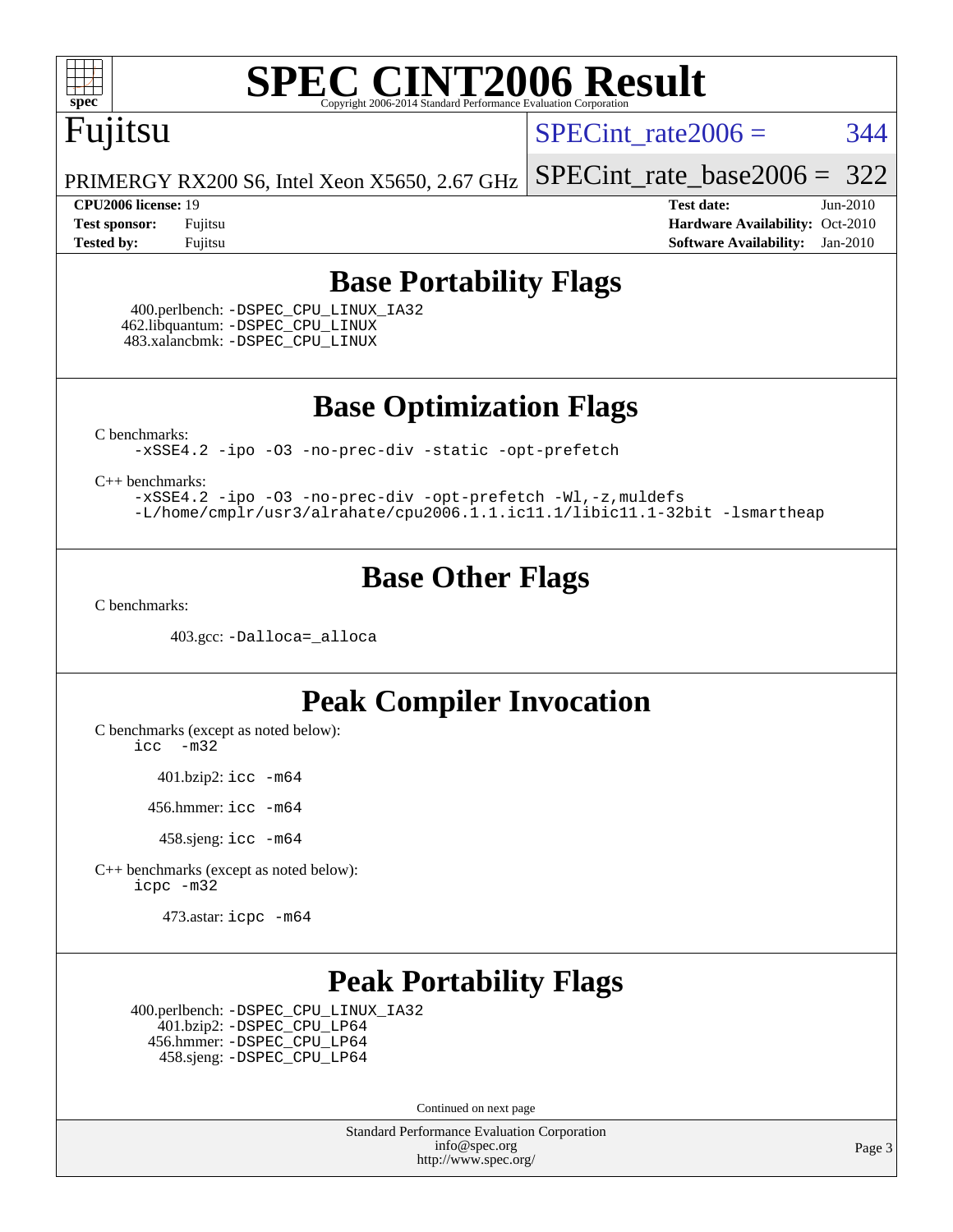

# Fujitsu

 $SPECint rate2006 = 344$ 

[SPECint\\_rate\\_base2006 =](http://www.spec.org/auto/cpu2006/Docs/result-fields.html#SPECintratebase2006) 322

PRIMERGY RX200 S6, Intel Xeon X5650, 2.67 GHz

**[CPU2006 license:](http://www.spec.org/auto/cpu2006/Docs/result-fields.html#CPU2006license)** 19 **[Test date:](http://www.spec.org/auto/cpu2006/Docs/result-fields.html#Testdate)** Jun-2010 **[Test sponsor:](http://www.spec.org/auto/cpu2006/Docs/result-fields.html#Testsponsor)** Fujitsu **[Hardware Availability:](http://www.spec.org/auto/cpu2006/Docs/result-fields.html#HardwareAvailability)** Oct-2010 **[Tested by:](http://www.spec.org/auto/cpu2006/Docs/result-fields.html#Testedby)** Fujitsu **[Software Availability:](http://www.spec.org/auto/cpu2006/Docs/result-fields.html#SoftwareAvailability)** Jan-2010

### **[Peak Portability Flags \(Continued\)](http://www.spec.org/auto/cpu2006/Docs/result-fields.html#PeakPortabilityFlags)**

 462.libquantum: [-DSPEC\\_CPU\\_LINUX](http://www.spec.org/cpu2006/results/res2010q3/cpu2006-20100706-12289.flags.html#b462.libquantum_peakCPORTABILITY_DSPEC_CPU_LINUX) 473.astar: [-DSPEC\\_CPU\\_LP64](http://www.spec.org/cpu2006/results/res2010q3/cpu2006-20100706-12289.flags.html#suite_peakCXXPORTABILITY473_astar_DSPEC_CPU_LP64) 483.xalancbmk: [-DSPEC\\_CPU\\_LINUX](http://www.spec.org/cpu2006/results/res2010q3/cpu2006-20100706-12289.flags.html#b483.xalancbmk_peakCXXPORTABILITY_DSPEC_CPU_LINUX)

#### **[Peak Optimization Flags](http://www.spec.org/auto/cpu2006/Docs/result-fields.html#PeakOptimizationFlags)**

[C benchmarks](http://www.spec.org/auto/cpu2006/Docs/result-fields.html#Cbenchmarks):

 400.perlbench: [-xSSE4.2](http://www.spec.org/cpu2006/results/res2010q3/cpu2006-20100706-12289.flags.html#user_peakPASS2_CFLAGSPASS2_LDCFLAGS400_perlbench_f-xSSE42_f91528193cf0b216347adb8b939d4107)(pass 2) [-prof-gen](http://www.spec.org/cpu2006/results/res2010q3/cpu2006-20100706-12289.flags.html#user_peakPASS1_CFLAGSPASS1_LDCFLAGS400_perlbench_prof_gen_e43856698f6ca7b7e442dfd80e94a8fc)(pass 1) [-ipo](http://www.spec.org/cpu2006/results/res2010q3/cpu2006-20100706-12289.flags.html#user_peakPASS2_CFLAGSPASS2_LDCFLAGS400_perlbench_f-ipo)(pass 2) [-O3](http://www.spec.org/cpu2006/results/res2010q3/cpu2006-20100706-12289.flags.html#user_peakPASS2_CFLAGSPASS2_LDCFLAGS400_perlbench_f-O3)(pass 2) [-no-prec-div](http://www.spec.org/cpu2006/results/res2010q3/cpu2006-20100706-12289.flags.html#user_peakPASS2_CFLAGSPASS2_LDCFLAGS400_perlbench_f-no-prec-div)(pass 2) [-static](http://www.spec.org/cpu2006/results/res2010q3/cpu2006-20100706-12289.flags.html#user_peakPASS2_CFLAGSPASS2_LDCFLAGS400_perlbench_f-static)(pass 2) [-prof-use](http://www.spec.org/cpu2006/results/res2010q3/cpu2006-20100706-12289.flags.html#user_peakPASS2_CFLAGSPASS2_LDCFLAGS400_perlbench_prof_use_bccf7792157ff70d64e32fe3e1250b55)(pass 2) [-ansi-alias](http://www.spec.org/cpu2006/results/res2010q3/cpu2006-20100706-12289.flags.html#user_peakCOPTIMIZE400_perlbench_f-ansi-alias)

 401.bzip2: [-xSSE4.2](http://www.spec.org/cpu2006/results/res2010q3/cpu2006-20100706-12289.flags.html#user_peakPASS2_CFLAGSPASS2_LDCFLAGS401_bzip2_f-xSSE42_f91528193cf0b216347adb8b939d4107)(pass 2) [-prof-gen](http://www.spec.org/cpu2006/results/res2010q3/cpu2006-20100706-12289.flags.html#user_peakPASS1_CFLAGSPASS1_LDCFLAGS401_bzip2_prof_gen_e43856698f6ca7b7e442dfd80e94a8fc)(pass 1) [-ipo](http://www.spec.org/cpu2006/results/res2010q3/cpu2006-20100706-12289.flags.html#user_peakPASS2_CFLAGSPASS2_LDCFLAGS401_bzip2_f-ipo)(pass 2) [-O3](http://www.spec.org/cpu2006/results/res2010q3/cpu2006-20100706-12289.flags.html#user_peakPASS2_CFLAGSPASS2_LDCFLAGS401_bzip2_f-O3)(pass 2) [-no-prec-div](http://www.spec.org/cpu2006/results/res2010q3/cpu2006-20100706-12289.flags.html#user_peakPASS2_CFLAGSPASS2_LDCFLAGS401_bzip2_f-no-prec-div)(pass 2) [-static](http://www.spec.org/cpu2006/results/res2010q3/cpu2006-20100706-12289.flags.html#user_peakPASS2_CFLAGSPASS2_LDCFLAGS401_bzip2_f-static)(pass 2) [-prof-use](http://www.spec.org/cpu2006/results/res2010q3/cpu2006-20100706-12289.flags.html#user_peakPASS2_CFLAGSPASS2_LDCFLAGS401_bzip2_prof_use_bccf7792157ff70d64e32fe3e1250b55)(pass 2) [-opt-prefetch](http://www.spec.org/cpu2006/results/res2010q3/cpu2006-20100706-12289.flags.html#user_peakCOPTIMIZE401_bzip2_f-opt-prefetch) [-ansi-alias](http://www.spec.org/cpu2006/results/res2010q3/cpu2006-20100706-12289.flags.html#user_peakCOPTIMIZE401_bzip2_f-ansi-alias) [-auto-ilp32](http://www.spec.org/cpu2006/results/res2010q3/cpu2006-20100706-12289.flags.html#user_peakCOPTIMIZE401_bzip2_f-auto-ilp32)

 $403.\text{gcc: basepeak}$  = yes

429.mcf: [-xSSE4.2](http://www.spec.org/cpu2006/results/res2010q3/cpu2006-20100706-12289.flags.html#user_peakCOPTIMIZE429_mcf_f-xSSE42_f91528193cf0b216347adb8b939d4107) [-ipo](http://www.spec.org/cpu2006/results/res2010q3/cpu2006-20100706-12289.flags.html#user_peakCOPTIMIZE429_mcf_f-ipo) [-O3](http://www.spec.org/cpu2006/results/res2010q3/cpu2006-20100706-12289.flags.html#user_peakCOPTIMIZE429_mcf_f-O3) [-no-prec-div](http://www.spec.org/cpu2006/results/res2010q3/cpu2006-20100706-12289.flags.html#user_peakCOPTIMIZE429_mcf_f-no-prec-div) [-static](http://www.spec.org/cpu2006/results/res2010q3/cpu2006-20100706-12289.flags.html#user_peakCOPTIMIZE429_mcf_f-static) [-opt-prefetch](http://www.spec.org/cpu2006/results/res2010q3/cpu2006-20100706-12289.flags.html#user_peakCOPTIMIZE429_mcf_f-opt-prefetch)

 445.gobmk: [-xSSE4.2](http://www.spec.org/cpu2006/results/res2010q3/cpu2006-20100706-12289.flags.html#user_peakPASS2_CFLAGSPASS2_LDCFLAGS445_gobmk_f-xSSE42_f91528193cf0b216347adb8b939d4107)(pass 2) [-prof-gen](http://www.spec.org/cpu2006/results/res2010q3/cpu2006-20100706-12289.flags.html#user_peakPASS1_CFLAGSPASS1_LDCFLAGS445_gobmk_prof_gen_e43856698f6ca7b7e442dfd80e94a8fc)(pass 1) [-prof-use](http://www.spec.org/cpu2006/results/res2010q3/cpu2006-20100706-12289.flags.html#user_peakPASS2_CFLAGSPASS2_LDCFLAGS445_gobmk_prof_use_bccf7792157ff70d64e32fe3e1250b55)(pass 2) [-O2](http://www.spec.org/cpu2006/results/res2010q3/cpu2006-20100706-12289.flags.html#user_peakCOPTIMIZE445_gobmk_f-O2) [-ipo](http://www.spec.org/cpu2006/results/res2010q3/cpu2006-20100706-12289.flags.html#user_peakCOPTIMIZE445_gobmk_f-ipo) [-no-prec-div](http://www.spec.org/cpu2006/results/res2010q3/cpu2006-20100706-12289.flags.html#user_peakCOPTIMIZE445_gobmk_f-no-prec-div) [-ansi-alias](http://www.spec.org/cpu2006/results/res2010q3/cpu2006-20100706-12289.flags.html#user_peakCOPTIMIZE445_gobmk_f-ansi-alias)

 456.hmmer: [-xSSE4.2](http://www.spec.org/cpu2006/results/res2010q3/cpu2006-20100706-12289.flags.html#user_peakCOPTIMIZE456_hmmer_f-xSSE42_f91528193cf0b216347adb8b939d4107) [-ipo](http://www.spec.org/cpu2006/results/res2010q3/cpu2006-20100706-12289.flags.html#user_peakCOPTIMIZE456_hmmer_f-ipo) [-O3](http://www.spec.org/cpu2006/results/res2010q3/cpu2006-20100706-12289.flags.html#user_peakCOPTIMIZE456_hmmer_f-O3) [-no-prec-div](http://www.spec.org/cpu2006/results/res2010q3/cpu2006-20100706-12289.flags.html#user_peakCOPTIMIZE456_hmmer_f-no-prec-div) [-static](http://www.spec.org/cpu2006/results/res2010q3/cpu2006-20100706-12289.flags.html#user_peakCOPTIMIZE456_hmmer_f-static) [-unroll2](http://www.spec.org/cpu2006/results/res2010q3/cpu2006-20100706-12289.flags.html#user_peakCOPTIMIZE456_hmmer_f-unroll_784dae83bebfb236979b41d2422d7ec2) [-ansi-alias](http://www.spec.org/cpu2006/results/res2010q3/cpu2006-20100706-12289.flags.html#user_peakCOPTIMIZE456_hmmer_f-ansi-alias) [-auto-ilp32](http://www.spec.org/cpu2006/results/res2010q3/cpu2006-20100706-12289.flags.html#user_peakCOPTIMIZE456_hmmer_f-auto-ilp32)

 458.sjeng: [-xSSE4.2](http://www.spec.org/cpu2006/results/res2010q3/cpu2006-20100706-12289.flags.html#user_peakPASS2_CFLAGSPASS2_LDCFLAGS458_sjeng_f-xSSE42_f91528193cf0b216347adb8b939d4107)(pass 2) [-prof-gen](http://www.spec.org/cpu2006/results/res2010q3/cpu2006-20100706-12289.flags.html#user_peakPASS1_CFLAGSPASS1_LDCFLAGS458_sjeng_prof_gen_e43856698f6ca7b7e442dfd80e94a8fc)(pass 1) [-ipo](http://www.spec.org/cpu2006/results/res2010q3/cpu2006-20100706-12289.flags.html#user_peakPASS2_CFLAGSPASS2_LDCFLAGS458_sjeng_f-ipo)(pass 2) [-O3](http://www.spec.org/cpu2006/results/res2010q3/cpu2006-20100706-12289.flags.html#user_peakPASS2_CFLAGSPASS2_LDCFLAGS458_sjeng_f-O3)(pass 2) [-no-prec-div](http://www.spec.org/cpu2006/results/res2010q3/cpu2006-20100706-12289.flags.html#user_peakPASS2_CFLAGSPASS2_LDCFLAGS458_sjeng_f-no-prec-div)(pass 2) [-static](http://www.spec.org/cpu2006/results/res2010q3/cpu2006-20100706-12289.flags.html#user_peakPASS2_CFLAGSPASS2_LDCFLAGS458_sjeng_f-static)(pass 2)  $-prof-use(pass 2) -unroll4 -auto-ilp32$  $-prof-use(pass 2) -unroll4 -auto-ilp32$  $-prof-use(pass 2) -unroll4 -auto-ilp32$  $-prof-use(pass 2) -unroll4 -auto-ilp32$  $-prof-use(pass 2) -unroll4 -auto-ilp32$ 

462.libquantum: basepeak = yes

 464.h264ref: [-xSSE4.2](http://www.spec.org/cpu2006/results/res2010q3/cpu2006-20100706-12289.flags.html#user_peakPASS2_CFLAGSPASS2_LDCFLAGS464_h264ref_f-xSSE42_f91528193cf0b216347adb8b939d4107)(pass 2) [-prof-gen](http://www.spec.org/cpu2006/results/res2010q3/cpu2006-20100706-12289.flags.html#user_peakPASS1_CFLAGSPASS1_LDCFLAGS464_h264ref_prof_gen_e43856698f6ca7b7e442dfd80e94a8fc)(pass 1) [-ipo](http://www.spec.org/cpu2006/results/res2010q3/cpu2006-20100706-12289.flags.html#user_peakPASS2_CFLAGSPASS2_LDCFLAGS464_h264ref_f-ipo)(pass 2) [-O3](http://www.spec.org/cpu2006/results/res2010q3/cpu2006-20100706-12289.flags.html#user_peakPASS2_CFLAGSPASS2_LDCFLAGS464_h264ref_f-O3)(pass 2) [-no-prec-div](http://www.spec.org/cpu2006/results/res2010q3/cpu2006-20100706-12289.flags.html#user_peakPASS2_CFLAGSPASS2_LDCFLAGS464_h264ref_f-no-prec-div)(pass 2) [-static](http://www.spec.org/cpu2006/results/res2010q3/cpu2006-20100706-12289.flags.html#user_peakPASS2_CFLAGSPASS2_LDCFLAGS464_h264ref_f-static)(pass 2) [-prof-use](http://www.spec.org/cpu2006/results/res2010q3/cpu2006-20100706-12289.flags.html#user_peakPASS2_CFLAGSPASS2_LDCFLAGS464_h264ref_prof_use_bccf7792157ff70d64e32fe3e1250b55)(pass 2) [-unroll2](http://www.spec.org/cpu2006/results/res2010q3/cpu2006-20100706-12289.flags.html#user_peakCOPTIMIZE464_h264ref_f-unroll_784dae83bebfb236979b41d2422d7ec2) [-ansi-alias](http://www.spec.org/cpu2006/results/res2010q3/cpu2006-20100706-12289.flags.html#user_peakCOPTIMIZE464_h264ref_f-ansi-alias)

[C++ benchmarks:](http://www.spec.org/auto/cpu2006/Docs/result-fields.html#CXXbenchmarks)

 471.omnetpp: [-xSSE4.2](http://www.spec.org/cpu2006/results/res2010q3/cpu2006-20100706-12289.flags.html#user_peakPASS2_CXXFLAGSPASS2_LDCXXFLAGS471_omnetpp_f-xSSE42_f91528193cf0b216347adb8b939d4107)(pass 2) [-prof-gen](http://www.spec.org/cpu2006/results/res2010q3/cpu2006-20100706-12289.flags.html#user_peakPASS1_CXXFLAGSPASS1_LDCXXFLAGS471_omnetpp_prof_gen_e43856698f6ca7b7e442dfd80e94a8fc)(pass 1) [-ipo](http://www.spec.org/cpu2006/results/res2010q3/cpu2006-20100706-12289.flags.html#user_peakPASS2_CXXFLAGSPASS2_LDCXXFLAGS471_omnetpp_f-ipo)(pass 2) [-O3](http://www.spec.org/cpu2006/results/res2010q3/cpu2006-20100706-12289.flags.html#user_peakPASS2_CXXFLAGSPASS2_LDCXXFLAGS471_omnetpp_f-O3)(pass 2) [-no-prec-div](http://www.spec.org/cpu2006/results/res2010q3/cpu2006-20100706-12289.flags.html#user_peakPASS2_CXXFLAGSPASS2_LDCXXFLAGS471_omnetpp_f-no-prec-div)(pass 2) [-prof-use](http://www.spec.org/cpu2006/results/res2010q3/cpu2006-20100706-12289.flags.html#user_peakPASS2_CXXFLAGSPASS2_LDCXXFLAGS471_omnetpp_prof_use_bccf7792157ff70d64e32fe3e1250b55)(pass 2) [-ansi-alias](http://www.spec.org/cpu2006/results/res2010q3/cpu2006-20100706-12289.flags.html#user_peakCXXOPTIMIZE471_omnetpp_f-ansi-alias) [-opt-ra-region-strategy=block](http://www.spec.org/cpu2006/results/res2010q3/cpu2006-20100706-12289.flags.html#user_peakCXXOPTIMIZE471_omnetpp_f-opt-ra-region-strategy-block_a0a37c372d03933b2a18d4af463c1f69) [-Wl,-z,muldefs](http://www.spec.org/cpu2006/results/res2010q3/cpu2006-20100706-12289.flags.html#user_peakEXTRA_LDFLAGS471_omnetpp_link_force_multiple1_74079c344b956b9658436fd1b6dd3a8a) [-L/home/cmplr/usr3/alrahate/cpu2006.1.1.ic11.1/libic11.1-32bit -lsmartheap](http://www.spec.org/cpu2006/results/res2010q3/cpu2006-20100706-12289.flags.html#user_peakEXTRA_LIBS471_omnetpp_SmartHeap_d86dffe4a79b79ef8890d5cce17030c3)

473.astar:  $-xSSE4$ . 2(pass 2)  $-prof-gen(pass 1) -ipo(pass 2)$  $-prof-gen(pass 1) -ipo(pass 2)$  $-prof-gen(pass 1) -ipo(pass 2)$  $-prof-gen(pass 1) -ipo(pass 2)$ [-O3](http://www.spec.org/cpu2006/results/res2010q3/cpu2006-20100706-12289.flags.html#user_peakPASS2_CXXFLAGSPASS2_LDCXXFLAGS473_astar_f-O3)(pass 2) [-no-prec-div](http://www.spec.org/cpu2006/results/res2010q3/cpu2006-20100706-12289.flags.html#user_peakPASS2_CXXFLAGSPASS2_LDCXXFLAGS473_astar_f-no-prec-div)(pass 2) [-prof-use](http://www.spec.org/cpu2006/results/res2010q3/cpu2006-20100706-12289.flags.html#user_peakPASS2_CXXFLAGSPASS2_LDCXXFLAGS473_astar_prof_use_bccf7792157ff70d64e32fe3e1250b55)(pass 2) [-ansi-alias](http://www.spec.org/cpu2006/results/res2010q3/cpu2006-20100706-12289.flags.html#user_peakCXXOPTIMIZE473_astar_f-ansi-alias) [-opt-ra-region-strategy=routine](http://www.spec.org/cpu2006/results/res2010q3/cpu2006-20100706-12289.flags.html#user_peakCXXOPTIMIZE473_astar_f-opt-ra-region-strategy-routine_ba086ea3b1d46a52e1238e2ca173ed44) [-Wl,-z,muldefs](http://www.spec.org/cpu2006/results/res2010q3/cpu2006-20100706-12289.flags.html#user_peakEXTRA_LDFLAGS473_astar_link_force_multiple1_74079c344b956b9658436fd1b6dd3a8a) [-L/home/cmplr/usr3/alrahate/cpu2006.1.1.ic11.1/libic11.1-64bit -lsmartheap64](http://www.spec.org/cpu2006/results/res2010q3/cpu2006-20100706-12289.flags.html#user_peakEXTRA_LIBS473_astar_SmartHeap64_e2306cda84805d1ab360117a79ff779c)

Continued on next page

Standard Performance Evaluation Corporation [info@spec.org](mailto:info@spec.org) <http://www.spec.org/>

Page 4